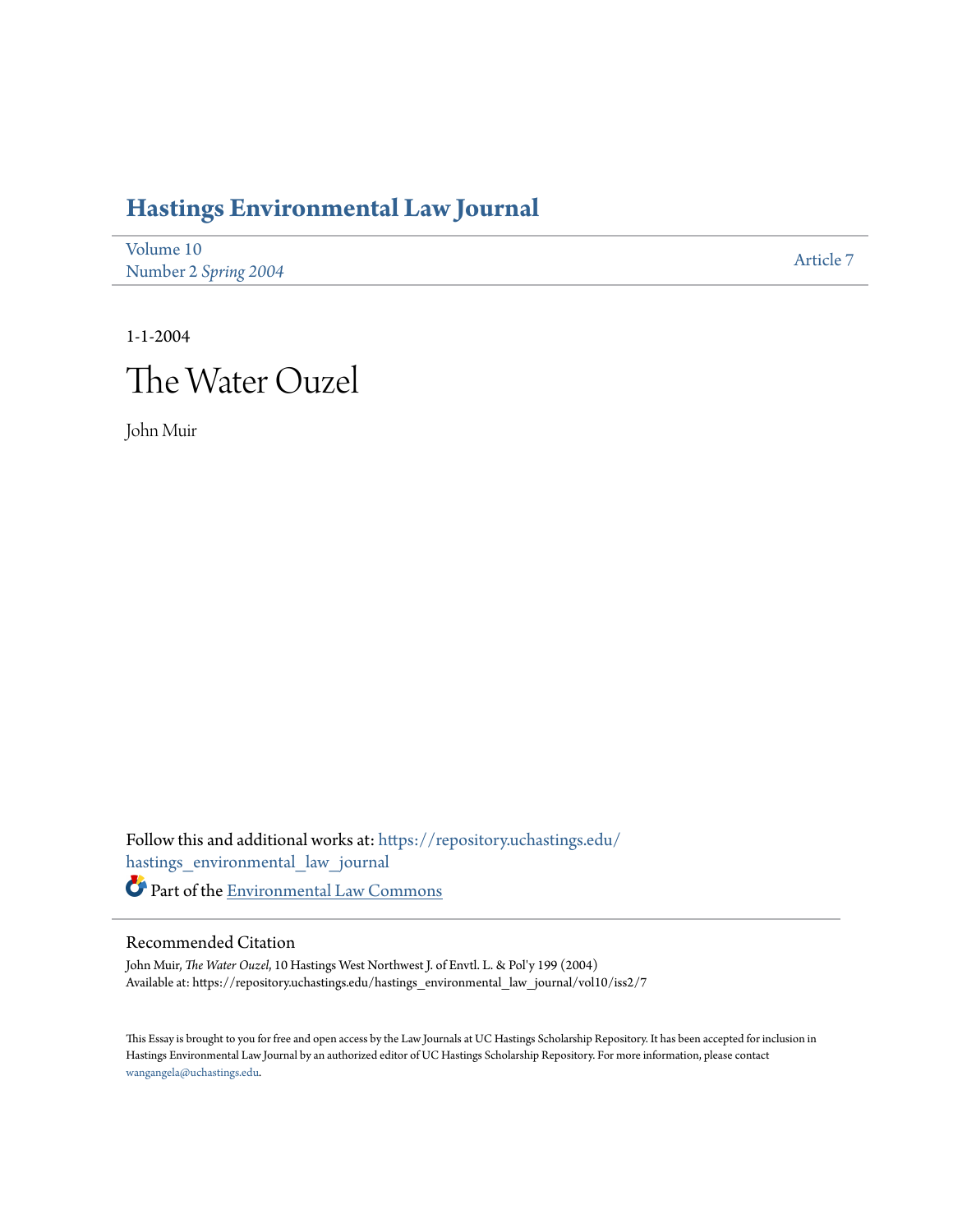## **The Water-Ouzel**

*By* John Muir from THE MOUNTAINS OF CALIFORNIA, 1984

The waterfalls of the Sierra are frequented by only one bird, —the Ouzel or Water Thrush (*Cinclus Mexicanus*, SW.). He is a singularly joyous and lovable little fellow, about the size of a robin, clad in a plain waterproof suit of bluish gray, with a tinge of chocolate on the head and shoulders. In form he is about as smoothly plump and compact as a pebble that has been whirled in a pot-hole, the flowing contour of his body being interrupted only by his strong feet and bill, the crisp wing-tips, and the up-slanted wren-like tail. Among all the countless waterfalls I have met in the course of ten years' exploration in the Sierra, whether among the icy peaks, or warm foot-hills, or in the profound yosemitic cañons of the middle region, not one was found without its Ouzel. No cañon is too cold for this little bird, none too lonely, provided it be rich in falling water. Find a fall, or cascade, or rushing rapid, anywhere upon a clear stream, and there you will surely find its complementary Ouzel, flitting about in the spray, diving in foaming eddies, whirling like a leaf among beaten foam-bells; ever vigorous and enthusiastic, yet self-contained, and neither seeking nor shunning your company.

If disturbed while dipping about in the margin shallows, he either sets off with a rapid whir to some other feeding-ground up or down the stream, or alights on some half-submerged rock or snag out in the current, and immediately begins to nod and courtesy like a wren, turning his head from side to side with many other odd dainty movements that never fail to fix the attention of the observer.

He is the mountain streams' own darling,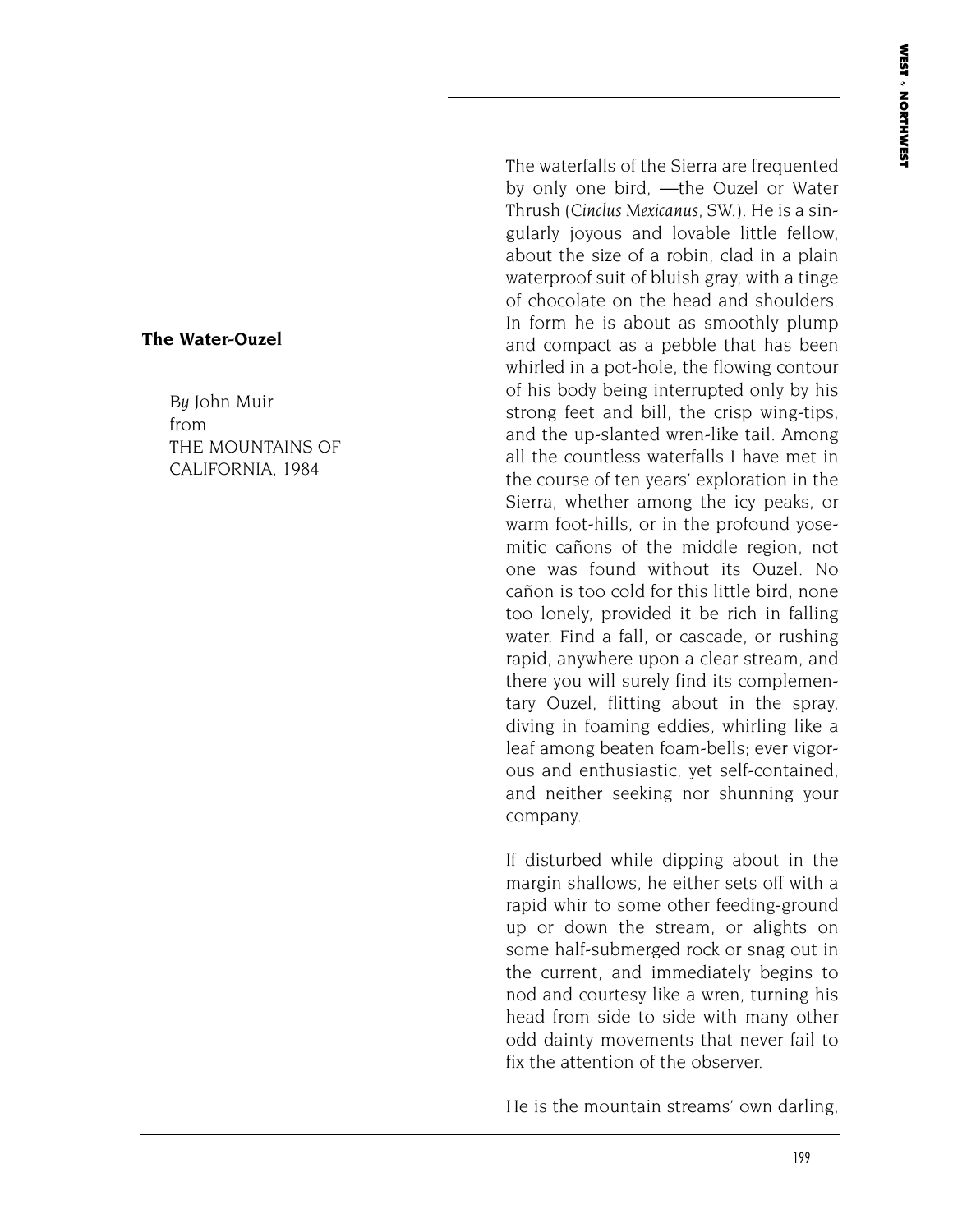the humming-bird of blooming waters, loving rocky ripple-slopes and sheets of foam as a bee loves flowers, as a lark loves sunshine and meadows. Among all the mountain birds, none has cheered me so much in my lonely wanderings, none so unfailingly. For both in winter and summer he sings, sweetly, cheerily, independent alike of sunshine and of love, requiring no other inspiration than the stream on which he dwells. While water sings, so must he, in heat or cold, calm or storm, ever attuning his voice in sure accord; low in the drought of summer and the drought of winter, but never silent.

During the golden days of Indian summer, after most of the snow has been melted, and the mountain streams have become feeble, —a succession of silent pools, linked together by shallow, transparent currents and strips of silvery lacework, then the song of the Ouzel is at its lowest ebb. But as soon as the winter clouds have bloomed, and the mountain treasuries are once more replenished with snow, the voices of the streams and ouzels increase in strength and richness until the flood season of early summer. Then the torrents chant their noblest anthems, and then is the flood-time of our songster's melody. As for weather, dark days and sun days are the same to him. The voices of most song-birds, however joyous, suffer a long winter eclipse; but the Ouzel sings on through all the seasons and every kind of storm. Indeed no storm can be more violent than those of the waterfalls in the midst of which he delights to dwell. However dark and boisterous the weather, snowing, blowing, or cloudy, all the same he sings, and with never a note of sadness. No need of spring sunshine to thaw *his* song, for it never freezes. Never shall you hear anything wintry from *his* warm

breast; no pinched cheeping, no wavering notes between sorrow and joy; his mellow, fluty voice is ever tuned to downright gladness, as free from dejection as cockcrowing.

It is pitiful to see wee frost-pinched sparrows on cold mornings in the mountain groves shaking the snow from their feathers, and hopping about as if anxious to be cheery, then hastening back to their hidings out of the wind, puffing out their breast-feathers over their toes, and subsiding among the leaves, cold and breakfastless, while the snow continues to fall, and there is no sign of clearing. But the Ouzel never calls forth a single touch of pity; not because he is strong to endure, but rather because he seems to live a charmed life beyond the reach of every influence that makes endurance necessary.

One wild winter morning, when Yosemite Valley was swept its length from west to east by a cordial snow-storm, I sallied forth to see what I might learn and enjoy. A sort of gray, gloaming-like darkness filled the valley, the huge walls were out of sight, all ordinary sounds were smothered, and even the loudest booming of the falls was at times buried beneath the roar of the heavy-laden blast. The loose snow was already over five feet deep on the meadows, making extended walks impossible without the aid of snow-shoes. I found no great difficulty, however, in making my way to a certain ripple on the river where one of my ouzels lived. He was at home, busily gleaning his breakfast among the pebbles of a shallow portion of the margin, apparently unaware of anything extraordinary in the weather. Presently he flew out to a stone against which the icy current was beating, and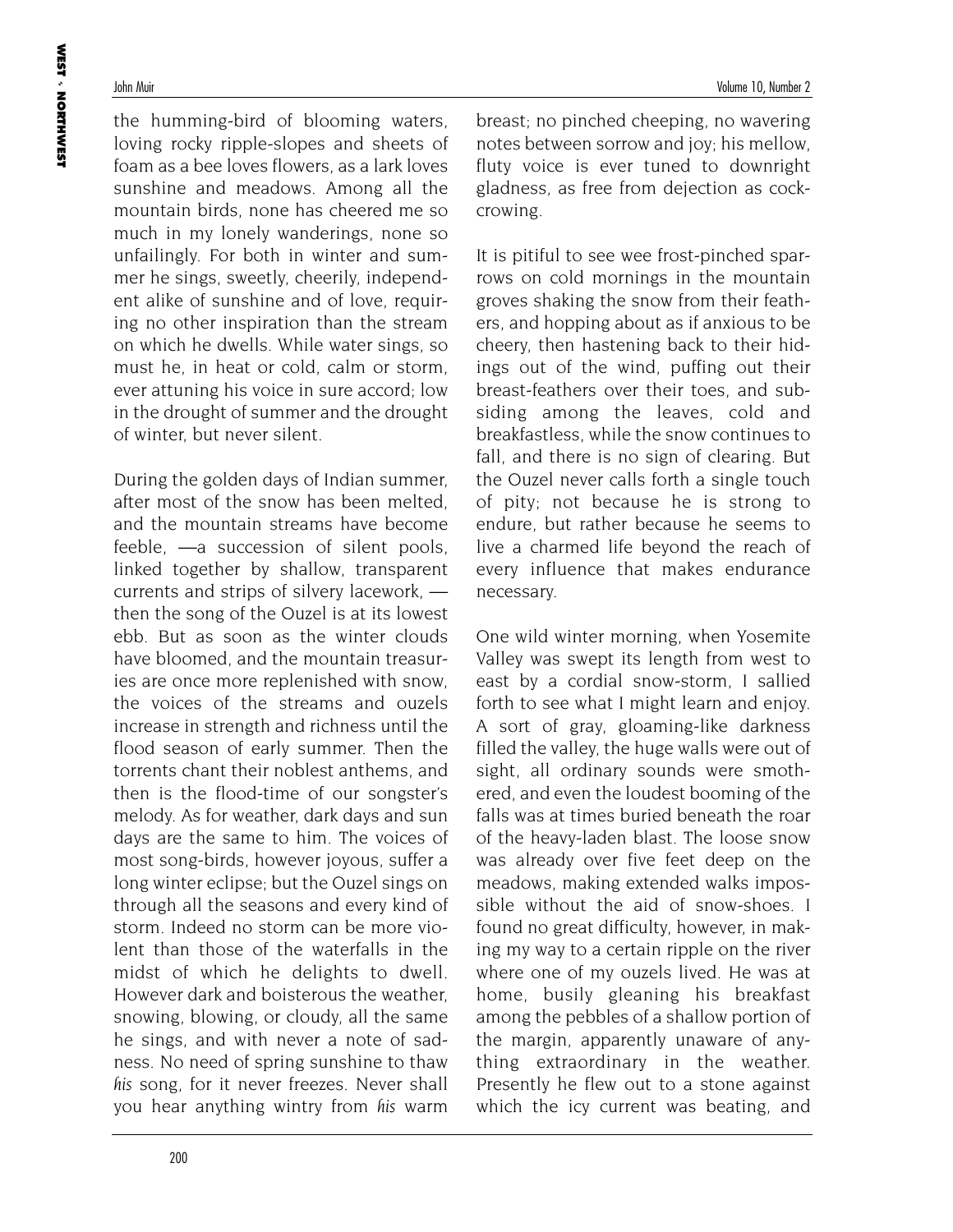turning his back to the wind, sang as delightfully as a lark in springtime.

After spending an hour or two with my favorite, I made my way across the valley, boring and wallowing through the drifts, to learn as definitely as possible how the other birds were spending their time. The Yosemite birds are easily found during the winter because all of them excepting the Ouzel are restricted to the sunny north side of the valley, the south side being constantly eclipsed by the great frosty shadow of the wall. And because the Indian Cañon groves, from their peculiar exposure, are the warmest, the birds congregate there, more especially in severe weather.

I found most of the robins cowering on the lee side of the larger branches where the snow could not fall upon them, while two or three of the more enterprising were making desperate efforts to reach the mistletoe berries by clinging nervously to the under side of the snow-crowned masses, back downward, like woodpeckers. Every now and then they would dislodge some of the loose fringes of the snow-crown, which would come sifting down on them and send them screaming back to camp, where they would subside among their companions with a shiver, muttering in low, querulous chatter like hungry children.

Some of the sparrows were busy at the feet of the larger trees gleaning seeds and benumbed insects, joined now and then by a robin weary of his unsuccessful attempts upon the snow-covered berries. The brave woodpeckers were clinging to the snowless sides of the larger boles and overarching branches of the camp trees, making short nights from side to side of the grove, pecking now and then at the acorns they had stored in the bark, and chattering aimlessly as if unable to keep still, yet evidently putting in the time in a very dull way, like storm-bound travelers at a country tavern. The hardy nut-hatches were threading the open furrows of the trunks in their usual industrious manner, and uttering their quaint notes, evidently less distressed than their neighbors. The Steller jays were of course making more noisy stir than all the other birds combined; ever coming and going with loud bluster, screaming as if each had a lump of melting sludge in his throat, and taking good care to improve the favorable opportunity afforded by the storm to steal from the acorn stores of the woodpeckers. I also noticed one solitary gray eagle braving the storm on the top of a tall pinestump just outside the main grove. He was standing bolt upright with his back to the wind, a tuft of snow piled on his square shoulders, a monument of passive endurance. Thus every snow-bound bird seemed more or less uncomfortable if not in positive distress.

The storm was reflected in every gesture, and not one cheerful note, not to say song, came from a single bill; their cowering, joyless endurance offering a striking contrast to the spontaneous, irrepressible gladness of the Ouzel, who could no more help exhaling sweet song than a rose sweet fragrance. He *must* sing though the heavens fall. I remember noticing the distress of a pair of robins during the violent earthquake of the year 1872, when the pines of the Valley, with strange movements, flapped and waved their branches, and beetling rock-brows came thundering down to the meadows in tremendous avalanches. It did not occur to me in the midst of the excitement of other observa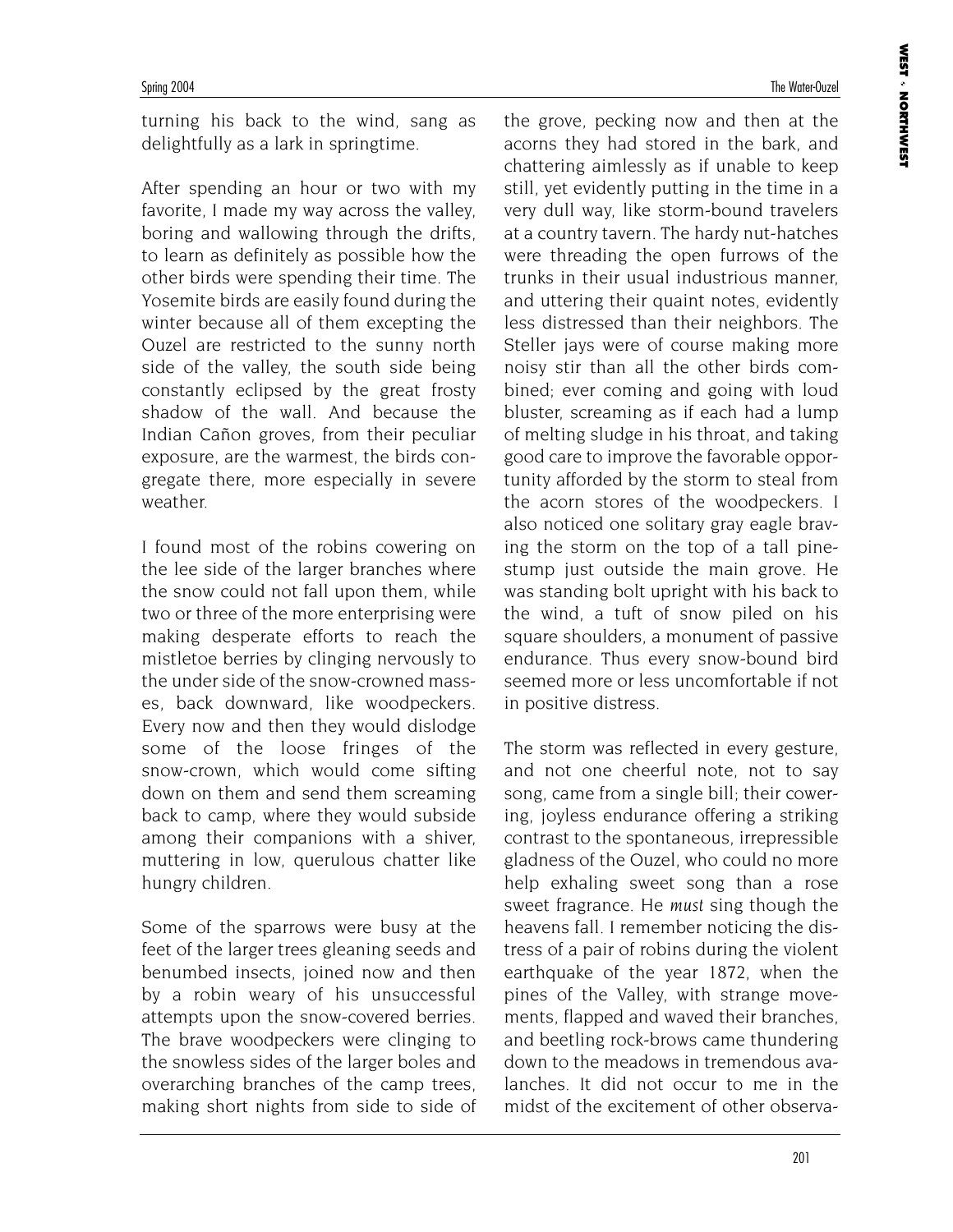tions to look for the ouzels, but I doubt not they were singing straight on through it all, regarding the terrible rock-thunder as fearlessly as they do the booming of the waterfalls.

What may be regarded as the separate songs of the Ouzel are exceedingly difficult of description, because they are so variable and at the same time so confluent. Though I have been acquainted with my favorite ten years, and during most of this time have heard him sing nearly every day, I still detect notes and strains that seem new to me. Nearly all of his music is sweet and tender, lapsing from his round breast like water over the smooth lip of a pool, then breaking farther on into a sparkling foam of melodious notes, which, glow with subdued enthusiasm, yet without expressing much of the strong, gushing ecstasy of the bobolink or skylark.

The more striking strains are perfect arabesques of melody, composed of a few full, round, mellow notes, embroidered with delicate trills which fade and melt in long slender cadences. In a general way his music is that of the streams refined and spiritualized. The deep booming notes of the falls are in it, the trills of rapids, the gurgling of margin eddies, the low whispering of level reaches, and the sweet tinkle of separate drops oozing from the ends of mosses and falling into tranquil pools.

The Ouzel never sings in chorus with other birds, nor with his kind, but only with the streams. And like flowers that bloom beneath the surface of the ground, some of our favorite's best song-blossoms never rise above the surface of the heavier music of the water. I have often observed him singing in the midst of beaten spray, his music completely buried beneath the water's roar; yet I knew he was surely singing by his gestures and the movements of his bill.

His food, as far as I have noticed, consists of all kinds of water insects, which in summer are chiefly procured along shallow margins. Here he wades about ducking his head under water and deftly turning over pebbles and fallen leaves with his bill, seldom choosing to go into deep water where he has to use his wings in diving.

He seems to be especially fond of the larvae; of mosquitos, found in abundance attached to the bottom of smooth rock channels where the current is shallow. When feeding in such places he wades upstream, and often while his head is under water the swift current is deflected upward along the glossy curves of his neck and shoulders, in the form of a clear, crystalline shell, which fairly incloses him like a bell-glass, the shell being broken and reformed as he lifts and dips his head; while ever and anon he sidles out to where the too powerful current carries him off his feet; then he dexterously rises on the wing and goes gleaning again in shallower places.

But during the winter, when the streambanks are embossed in snow, and the streams themselves are chilled nearly to the freezing-point, so that the snow falling into them in stormy weather is not wholly dissolved, but forms a thin, blue sludge, thus rendering the current opaque—then he seeks the deeper portions of the main rivers, where he may dive to clear water beneath the sludge. Or he repairs to some open lake or mill-pond, at the bottom of which he feeds in safety.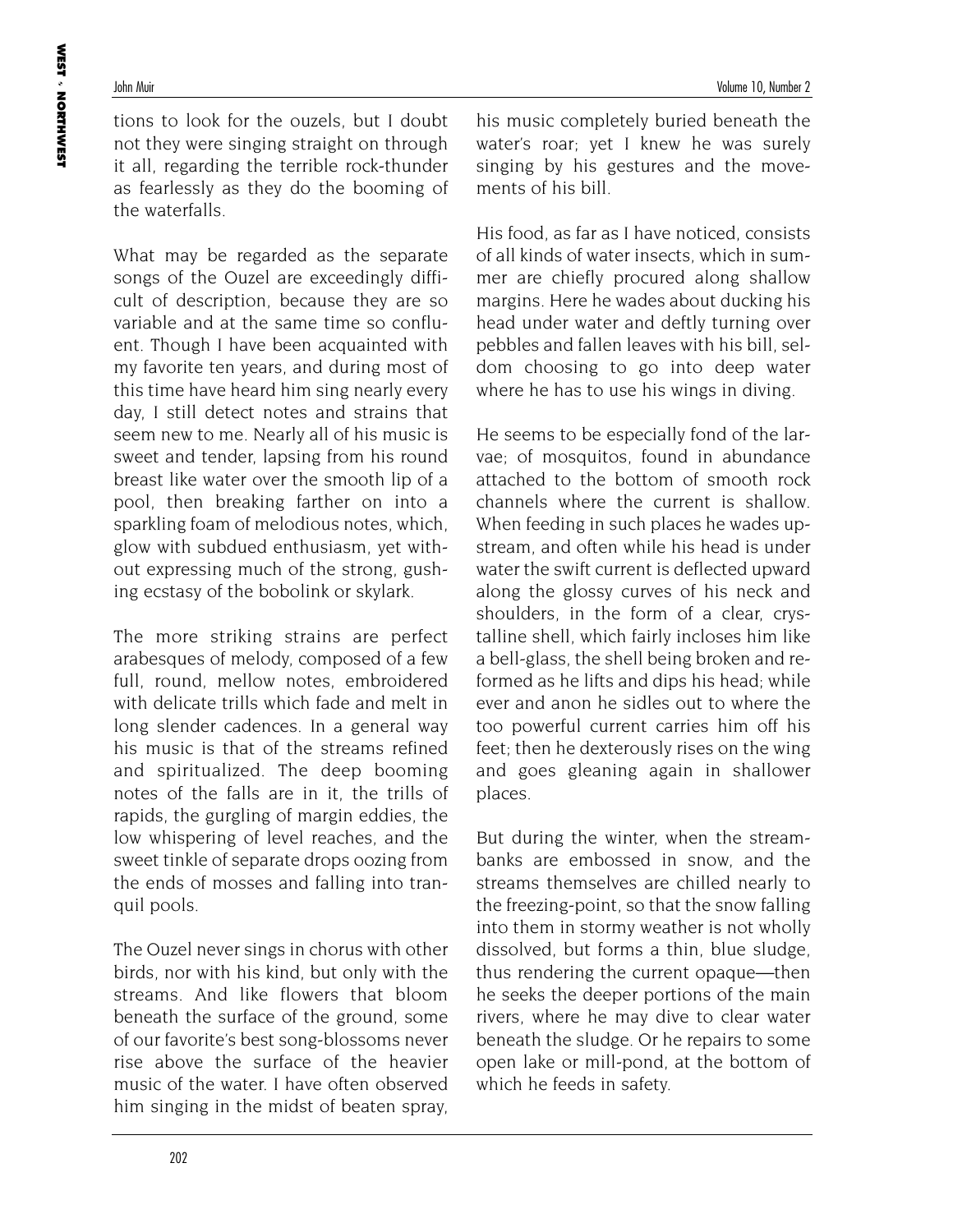When thus compelled to betake himself to a lake, he does not plunge into it at once like a duck, but always alights in the first place upon some rock or fallen pine along the shore. Then flying out thirty or forty yards, more or less, according to the character of the bottom, he alights with a dainty glint on the surface, swims about, looks down, finally makes up his mind, and disappears with a sharp stroke of his wings. After feeding for two or three minutes he suddenly reappears, showers the water from his wings with one vigorous shake, and rises abruptly into the air as if pushed up from beneath, comes back to his perch, sings a few minutes, and goes out to dive again; thus coming and going, singing and diving at the same place for hours.

The Ouzel is usually found singly; rarely in pairs, excepting during the breeding season, and *very* rarely in threes or fours. I once observed three thus spending a winter morning in company, upon a small glacier lake, on the Upper Merced, about 7500 feet above the level of the sea. A storm had occurred during the night, but the morning sun shone unclouded, and the shadowy lake, gleaming darkly in its setting of fresh snow, lay smooth and motionless as a mirror. My camp chanced to be within a few feet of the water's edge, opposite a fallen pine, some of the branches of which leaned out over the lake. Here my three dearly welcome visitors took up their station, and at once began to embroider the frosty air with their delicious melody, doubly delightful to me that particular morning, as I had been somewhat apprehensive of danger in breaking my way down through the snowchoked cañons to the lowlands.

The portion of the lake bottom selected

for a feeding-ground lies at a depth of fifteen or twenty feet below the surface, and is covered with a short growth of algae and other aquatic plants, —facts I had previously determined while sailing over it on a raft. After alighting on the glassy surface, they occasionally indulged in a little play, chasing one another round about in small circles; then all three would suddenly dive together, and then come ashore and sing.

The Ouzel seldom swims more than a few yards on the surface, for, not being webfooted, he makes rather slow progress, but by means of his strong, crisp wings he swims, or rather flies, with celerity under the surface, often to considerable distances. But it is in withstanding the force of heavy rapids that his strength of wing in this respect is most strikingly manifested. The following may be regarded as a fair illustration of his power of sub-aquatic flight. One stormy morning in winter when the Merced River was blue and green with unmelted snow, I observed one of my ouzels perched on a snag out in the midst of a swift-rushing rapid, singing cheerily, as if everything was just to his mind; and while I stood on the bank admiring him, he suddenly plunged into the sludgy current, leaving his song abruptly broken off. After feeding a minute or two at the bottom, and when one would suppose that he must inevitably be swept far downstream, he emerged just where he went down, alighted on the same snag, showered the water-beads from his feathers, and continued his unfinished song, seemingly in tranquil ease as if it had suffered no interruption.

The Ouzel alone of all birds dares to enter a white torrent. And though strictly terrestrial in structure, no other is so insepara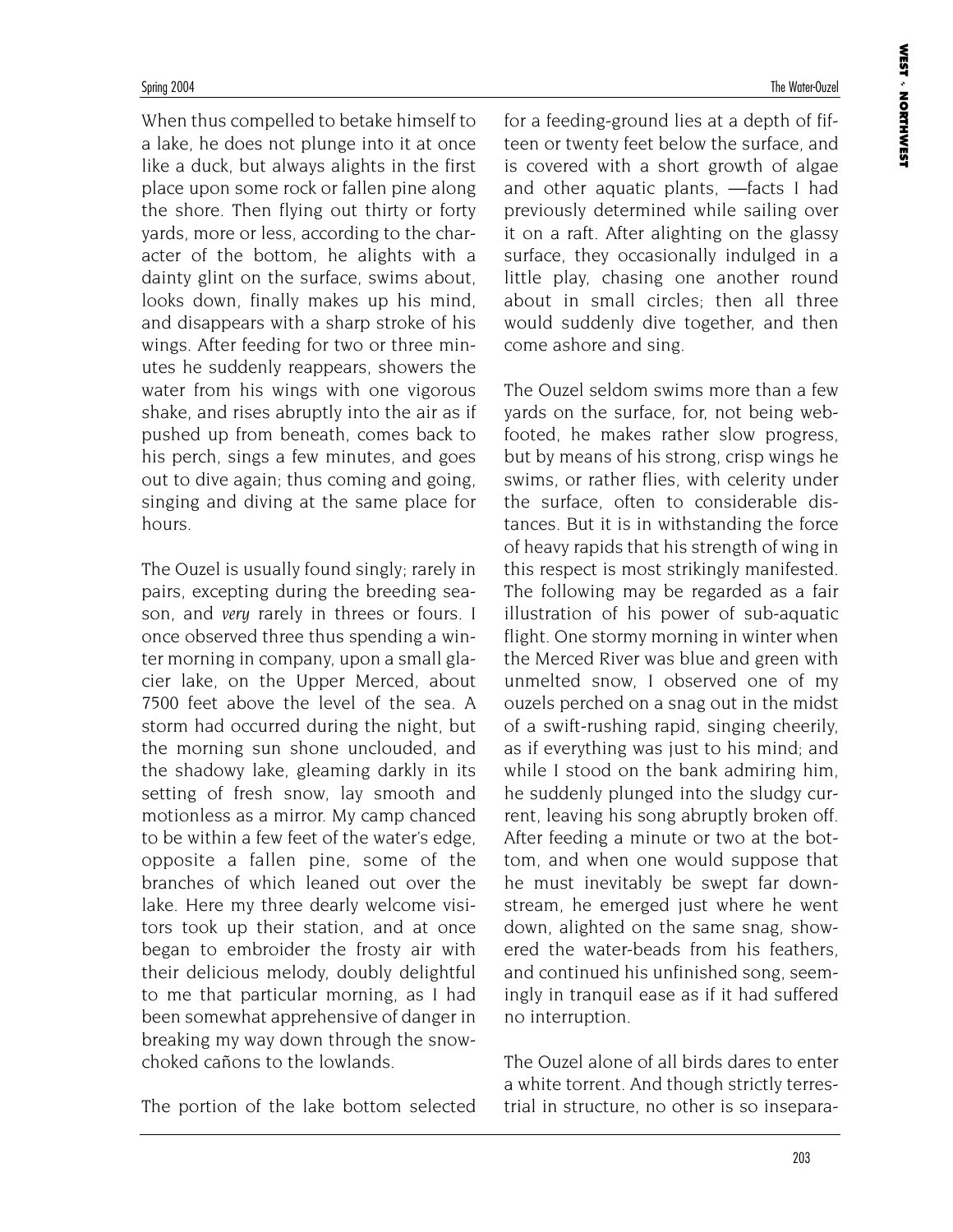bly related to water, not even the duck, or the bold ocean albatross, or the stormypetrel. For ducks go ashore as soon as they finish feeding in undisturbed places, and very often make long flights over land from lake to lake or field to field. The same is true of most other aquatic birds. But the Ouzel, born on the brink of a stream, or on a snag or boulder in the midst of it, seldom leaves it for a single moment. For, notwithstanding he is often on the wing, he never flies overland, but whirs with, rapid, quail-like beat above the stream, tracing all its windings. Even when the stream is quite small, say from five to ten feet wide, he seldom shortens his flight by crossing a bend, however abrupt it may be; and even when disturbed by meeting some one on the bank, he prefers to fly over one's head, to dodging out over the ground. When, therefore, his flight along a crooked stream is viewed endwise, it appears most strikingly wavered—a description on the air of every curve with lightning-like rapidity.

The vertical curves and angles of the most precipitous torrents he traces with the same rigid fidelity, swooping down the inclines of cascades, dropping sheer over dizzy falls amid the spray, and ascending with the same fearlessness and ease, seldom seeking to lessen the steepness of the acclivity by beginning to ascend before reaching the base of the fall. No matter though it may be several hundred feet in height he holds straight on, as if about to dash headlong into the throng of booming rockets, then darts abruptly upward, and, after alighting at the top of the precipice to rest a moment, proceeds to feed and sing. His flight is solid and impetuous, without any intermission of wing-beats, —one homogeneous buzz like that of a laden bee on its way home. And while thus buzzing freely from fall to fall, he is frequently heard giving utterance to a long outdrawn train of unmodulated notes, in no way connected with his song, but corresponding closely with his flight in sustained vigor.

Were the flights of all the ouzels in the Sierra traced on a chart, they would indicate the direction of the flow of the entire system of ancient glaciers, from about the period of the breaking up of the ice-sheet until near the close of the glacial winter; because the streams which the ouzels so rigidly follow are, with the unimportant exceptions of a few side tributaries, all flowing in channels eroded for them out of the solid flank of the range by the vanished glaciers, —the streams tracing the ancient glaciers, the ouzels tracing the streams. Nor do we find so complete compliance to glacial conditions in the life of any other mountain bird, or animal of any kind. Bears frequently accept the pathways laid down by glaciers as the easiest to travel; but they often leave them and cross over from cañon to cañon. So also, most of the birds trace the moraines to some extent, because the forests are growing on them. But they wander far, crossing the cañons from grove to grove, and draw exceedingly angular and complicated courses.

The Ouzel's nest is one of the most extraordinary pieces of bird architecture I ever saw, odd and novel in design, perfectly fresh and beautiful, and in every way worthy of the genius of the little builder. It is about a foot in diameter, round and bossy in outline, with a neatly arched opening near the bottom, somewhat like an old-fashioned brick oven, or Hottentot's hut. It is built almost exclusively of green and yellow mosses, chiefly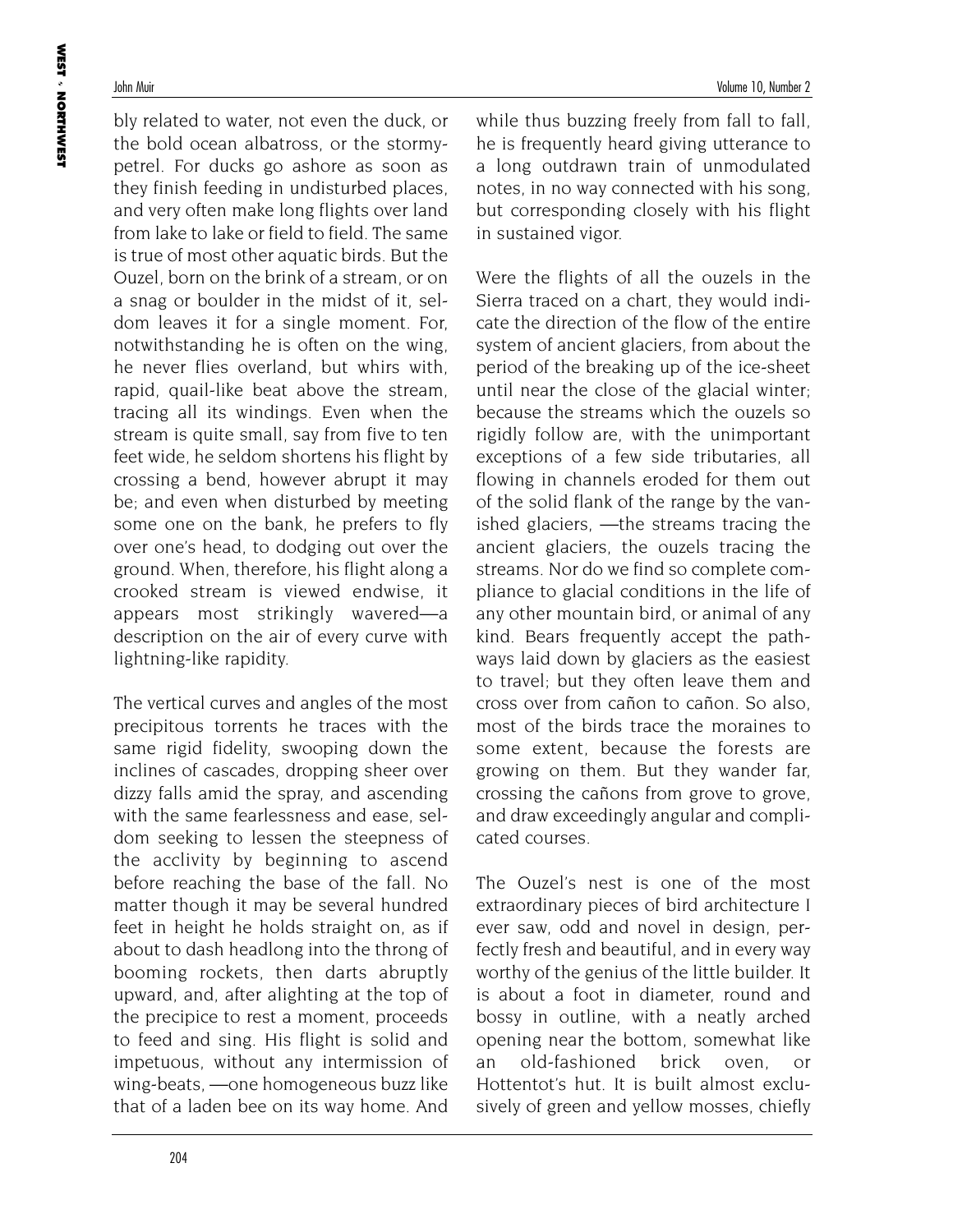the beautiful fronded hypnum that covers the rocks and old drift-logs in the vicinity of waterfalls. These are deftly interwoven, and felted together into a charming little hut; and so situated that many of the outer mosses continue to flourish as if they had not been plucked. A few fine, silky-stemmed grasses are occasionally found interwoven with the mosses, but, with the exception of a thin layer lining the floor, their presence seems accidental, as they are of a species found growing with the mosses and are probably plucked with them. The site chosen for this curious mansion is usually some little rock-shelf within reach of the lighter particles of the spray of a waterfall, so that its walls are kept green and growing, at least during the time of high water.

No harsh lines are presented by any portion of the nest as seen in place, but when removed from its shelf, the back and bottom, and sometimes a portion of the top, is found quite sharply angular, because it is made to conform to the surface of the rock upon which and against which it is built, the little architect always taking advantage of slight crevices and protuberances that may chance to offer, to render his structure stable by means of a kind of gripping and dovetailing.

In choosing a building-spot, concealment does not seem to be taken into consideration; yet notwithstanding the nest is large and guilelessly exposed to view, it is far from being easily detected, chiefly because it swells forward like any other bulging moss-cushion growing naturally in such situations. This is more especially the case where the nest is kept fresh by being well sprinkled. Sometimes these romantic little huts have their beauty enhanced by rock-ferns and grasses that spring up around the mossy walls, or in front of the door-sill, dripping with crystal beads.

Furthermore, at certain hours of the day, when the sunshine is poured down at the required angle, the whole mass of the spray enveloping the fairy establishment is brilliantly irised; and it is through so glorious a rainbow atmosphere as this that some of our blessed ouzels obtain their first peep at the world.

Ouzels seem so completely part and parcel of the streams they inhabit, they scarce suggest any other origin than the streams themselves; and one might almost be pardoned in fancying they come direct from the living waters, like flowers from the ground. At least, from whatever cause, it never occurred to me to look for their nests until more than a year after I had made the acquaintance of the birds themselves, although I found one the very day on which I began the search. In making my way from Yosemite to the glaciers at the heads of the Merced and Tuolumne rivers, I camped in a particularly wild and romantic portion of the Nevada cañon where in previous excursions I had never failed to enjoy the company of my favorites, who were attracted here, no doubt, by the safe nesting-places in the shelving rocks, and by the abundance of food and falling water. The river, for miles above and below, consists of a succession of small falls from ten to sixty feet in height, connected by flat, plumelike cascades that go flashing from fall to fall, free and almost channelless, over waving folds of glacier-polished granite.

On the south side of one of the falls, that portion of the precipice which is bathed by the spray presents a series of little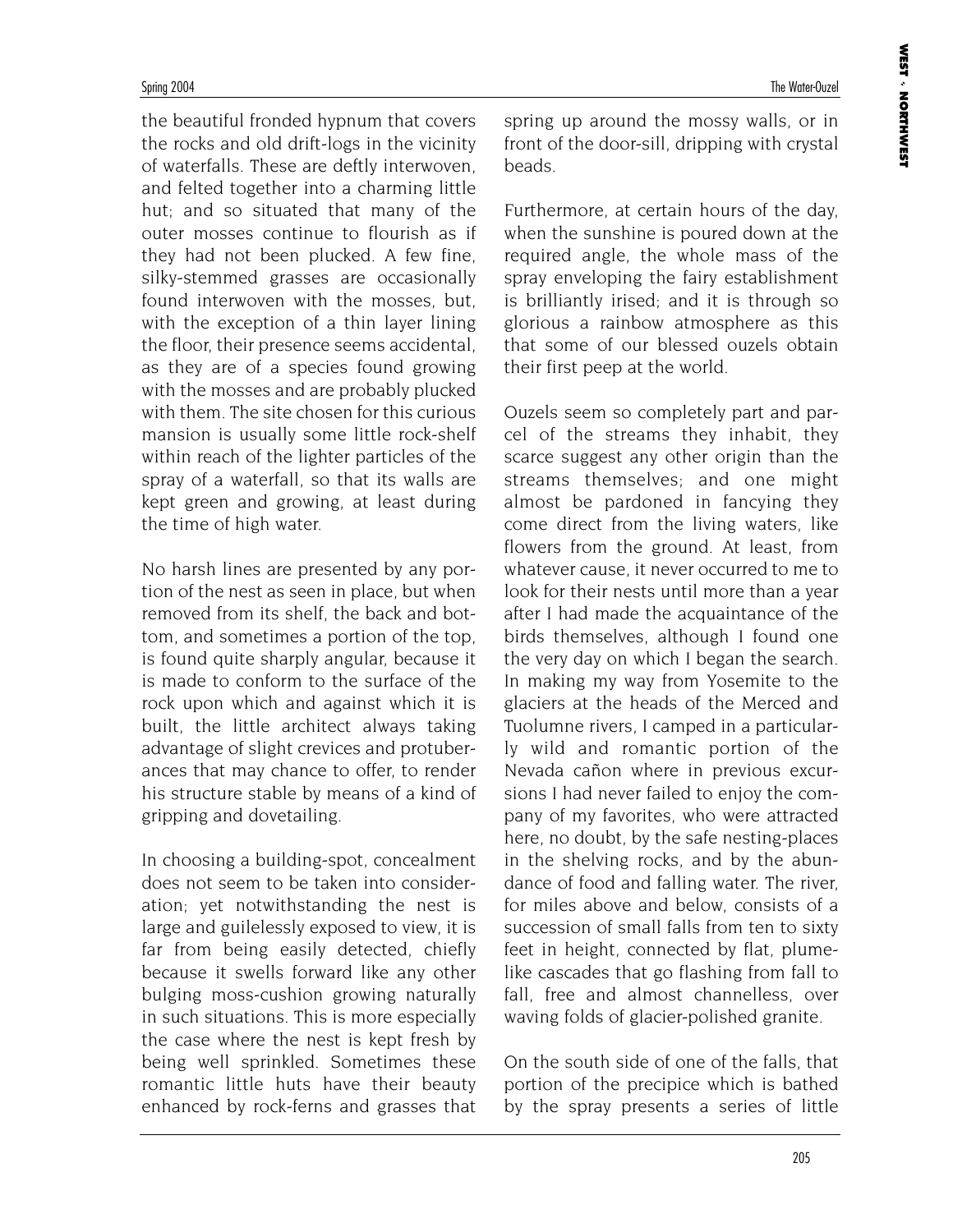shelves and tablets caused by the development of planes of cleavage in the granite, and by the consequent fall of masses through the action of the water. "Now here," said I, "of all places, is the most charming spot for an Ouzel's nest." Then carefully scanning the fretted face of the precipice through the spray, I at length noticed a yellowish moss-cushion, growing on the edge of a level tablet within five or six feet of the outer folds of the fall. But apart from the fact of its being situated where one acquainted with the lives of ouzels would fancy an Ouzel's nest ought to be, there was nothing in its appearance visible at first sight, to distinguish it from other bosses of rock-moss similarly situated with reference to perennial spray; and it was not until I had scrutinized it again and again, and had removed my shoes and stockings and crept along the face of the rock within eight or ten feet of it, that I could decide certainly whether it was a nest or a natural growth.

In these moss huts three or four eggs are laid, white like foam-bubbles; and well may the little birds hatched from them sing water songs, for they hear them all their lives, and even before they are born.

I have often observed the young just out of the nest making their odd gestures, and seeming in every way as much at home as their experienced parents, like young bees on their first excursions to the flower fields. No amount of familiarity with people and their ways seems to change them in the least. To all appearance their behavior is just the same on seeing a man for the first time, as when they have seen him frequently.

On the lower reaches of the rivers where mills are built, they sing on through the

din of the machinery, and all the noisy confusion of dogs, cattle, and workmen. On one occasion, while a wood-chopper was at work on the river-bank, I observed one cheerily singing within reach of the flying chips. Nor does any kind of unwonted disturbance put him in bad humor, or frighten him out of calm self-possession. In passing through a narrow gorge, I once drove one ahead of me from rapid to rapid, disturbing him four times in quick succession where he could not very well fly past me on account of the narrowness of the channel. Most birds under similar circumstances fancy themselves pursued, and become suspiciously uneasy; but, instead of growing nervous about it, he made his usual dippings, and sang one of his most tranquil strains. When observed within a few yards their eyes are seen to express remarkable gentleness and intelligence; but they seldom allow so near a view unless one wears clothing of about the same color as the rocks and trees, and knows how to sit still. On one occasion, while rambling along the shore of a mountain lake, where the birds, at least those born that season, had never seen a man, I sat down to rest on a large stone close to the water's edge, upon which it seemed the ouzels and sandpipers were in the habit of alighting when they came to feed on that part of the shore, and some of the other birds also, when they came down to wash or drink. In a few minutes, along came a whirring Ouzel and alighted on the stone beside me, within reach of my hand. Then suddenly observing me, he stooped nervously as if about to fly on the instant, but as I remained as motionless as the stone, he gained confidence, and looked me steadily in the face for about a minute, then flew quietly to the outlet and began to sing. Next came a sandpiper and gazed at me with much the same guileless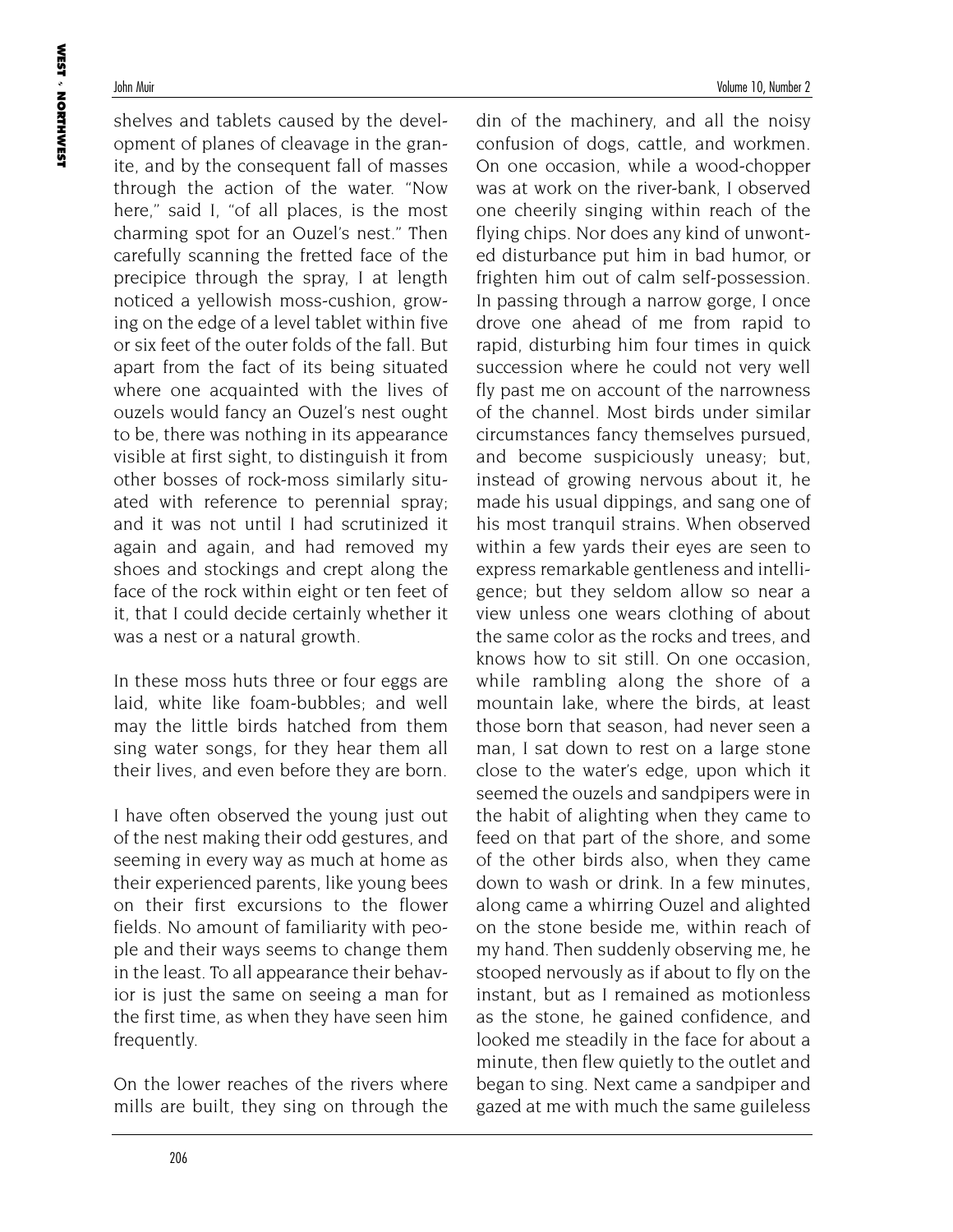expression of eye as the Ouzel. Lastly, down with a swoop came a Steller's jay out of a fir-tree, probably with the intention of moistening his noisy throat. But instead of sitting confidingly as my other visitors had done, he rushed off at once, nearly tumbling heels over head into the lake in his suspicious confusion, and with loud screams roused the neighborhood.

Love for song-birds, with their sweet human voices, appears to be more common and unfailing than love for flowers. Every one loves flowers to some extent, at least in life's fresh morning, attracted by them as instinctively as humming-birds and bees. Even the young Digger Indians have sufficient love for the brightest of those found growing on the mountains to gather them and braid them, as decorations for the hair. And I was glad to discover, through the few Indians that could be induced to talk on the subject, that they have names for the wild rose and the lily, and other conspicuous flowers, whether available as food or otherwise. Most men, however, whether savage or civilized, become apathetic toward all plants that have no other apparent use than the use of beauty. But fortunately one's first instinctive love of song-birds is never wholly obliterated, no matter what the influences upon our lives may be. I have often been delighted to see a pure, spiritual glow come into the countenances of hard business-men and old miners, when a song-bird chanced to alight near them. Nevertheless, the little mouthful of meat that swells out the breasts of some song-birds is too often the cause of their death. Larks and robins in particular are brought to market in hundreds. But fortunately the Ouzel has no enemy so eager to eat his little body as to follow him into the mountain solitudes. I

never knew him to be chased even by hawks.

An acquaintance of mine, a sort of foothill mountaineer, had a pet cat, a great, dozy, overgrown creature, about as broadshouldered as a lynx. During the winter, while the snow lay deep, the mountaineer sat in his lonely cabin among the pines smoking his pipe and wearing the dull time away. Tom was his sole companion, sharing his bed, and sitting beside him on a stool with much the same drowsy expression of eye as his master. The goodnatured bachelor was content with his hard fare of soda-bread and bacon, but Tom, the only creature in the world acknowledging dependence on him, must needs be provided with fresh meat. Accordingly he bestirred himself to contrive squirrel-traps, and waded the snowy woods with his gun, making sad havoc among the few winter birds, sparing neither robin, sparrow, nor tiny nuthatch, and the pleasure of seeing Tom eat and grow fat was his great reward.

One cold afternoon, while hunting along the river-bank, he noticed a plain-feathered little bird skipping about in the shallows, and immediately raised his gun. But just then the confiding songster began to sing, and after listening to his summery melody the charmed hunter turned away, saying, "Bless your little heart, I can't shoot you, not even for Tom."

Even so far north as icy Alaska, I have found my glad singer. When I was exploring the glaciers between Mount Fairweather and the Stikeen River, one cold day in November, after trying in vain to force a way through the innumerable icebergs of Sum Dum Bay to the great glaciers at the head of it, I was weary and baf